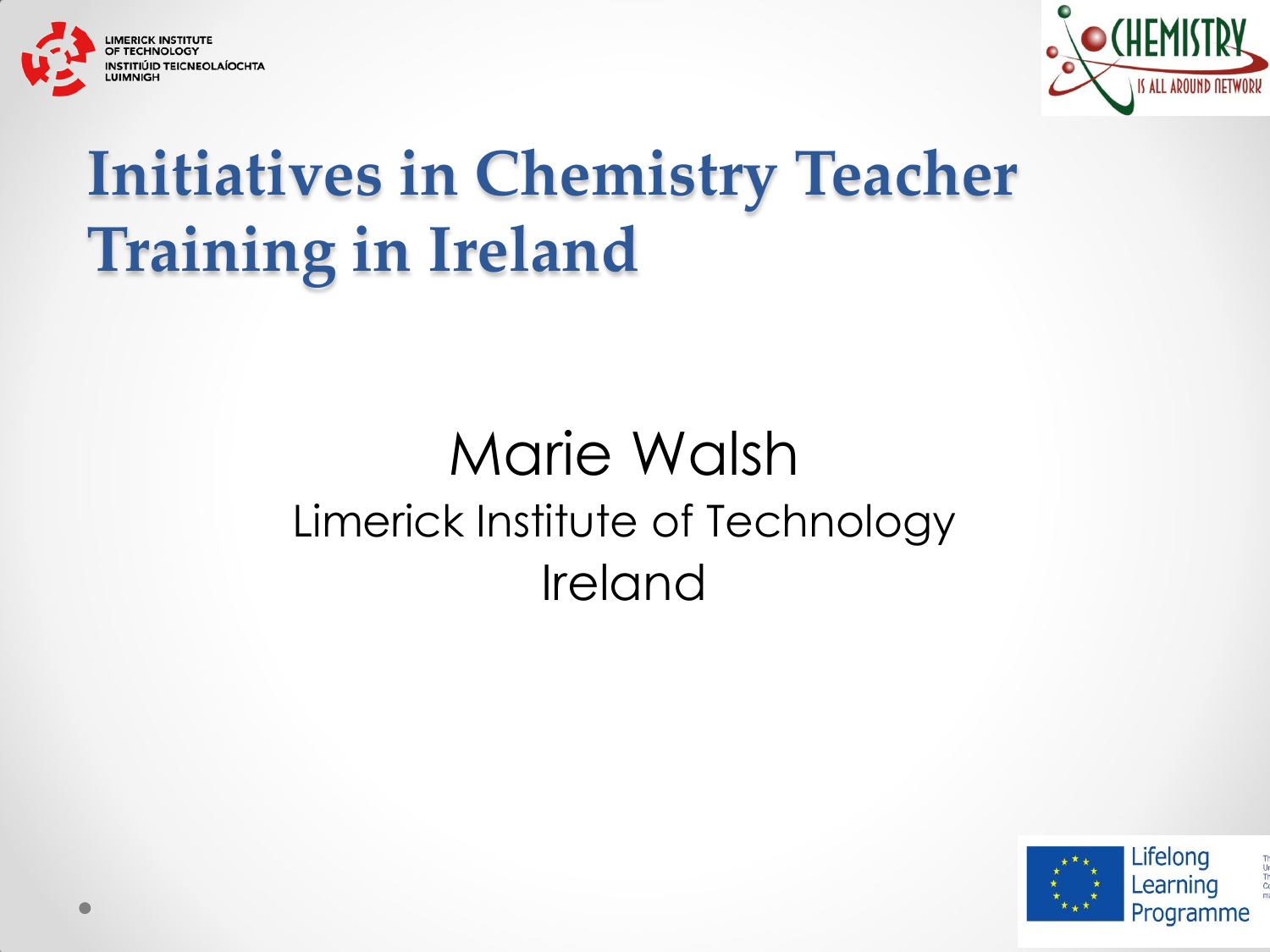



### **Secondary Initial Teacher Education**

- 'In order to advance further in its national teacher education system, Ireland needs to invest more in
- the continuous improvement of the quality of teaching,
- *the role of research in teacher education*,
- and international cooperation in all of its teacher education institutions'

Sahlberg Report, July 2012

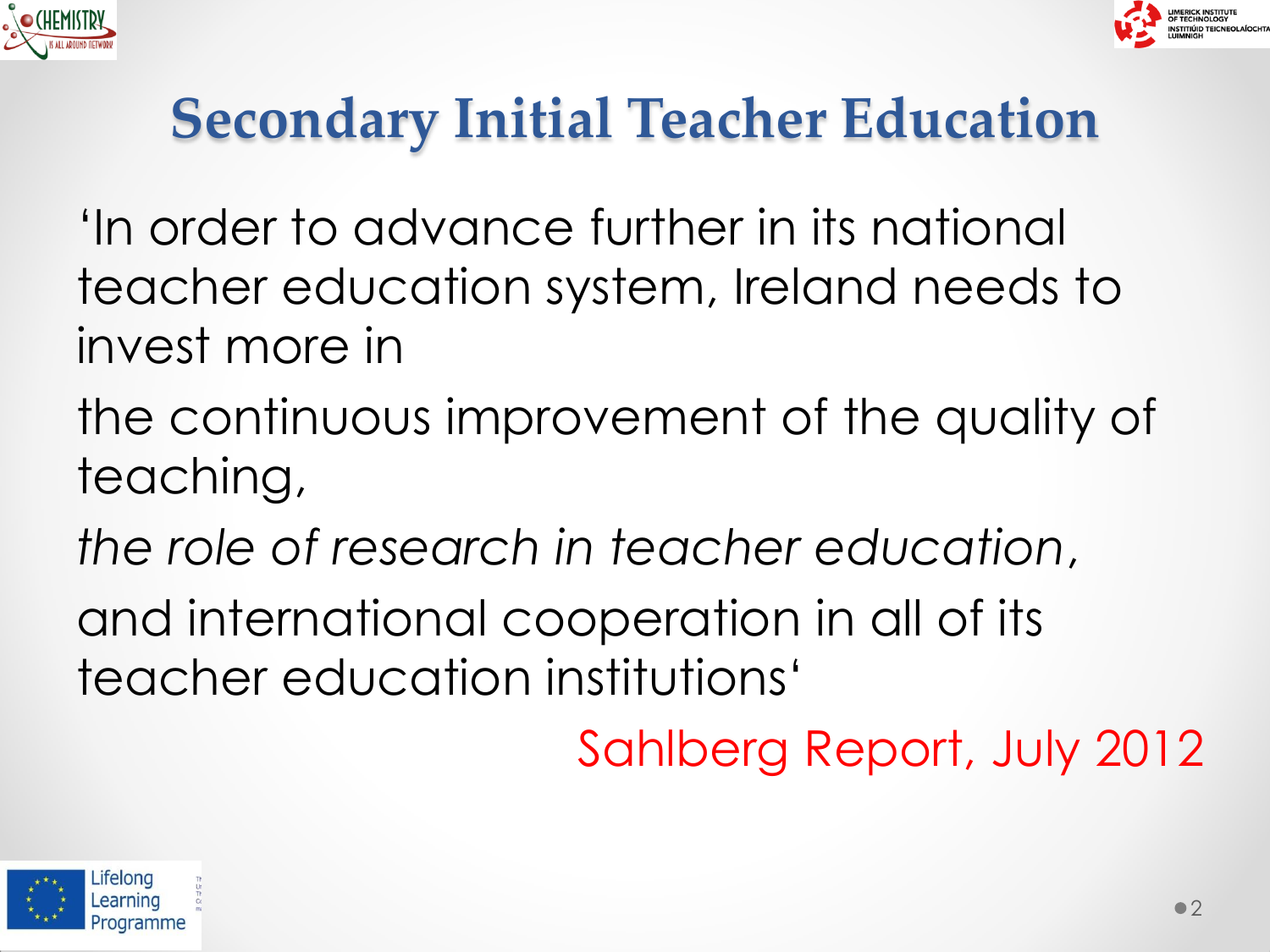



### **Secondary Initial Teacher Education**

- 'the key characteristics of internationally recognised teacher education systems include high quality instruction on
- both pedagogy and pedagogical content knowledge,
- *a strong focus on research as a basis of teaching and learning*,
- a close and systematic engagement with schools '

### Sahlberg Report, July 2012

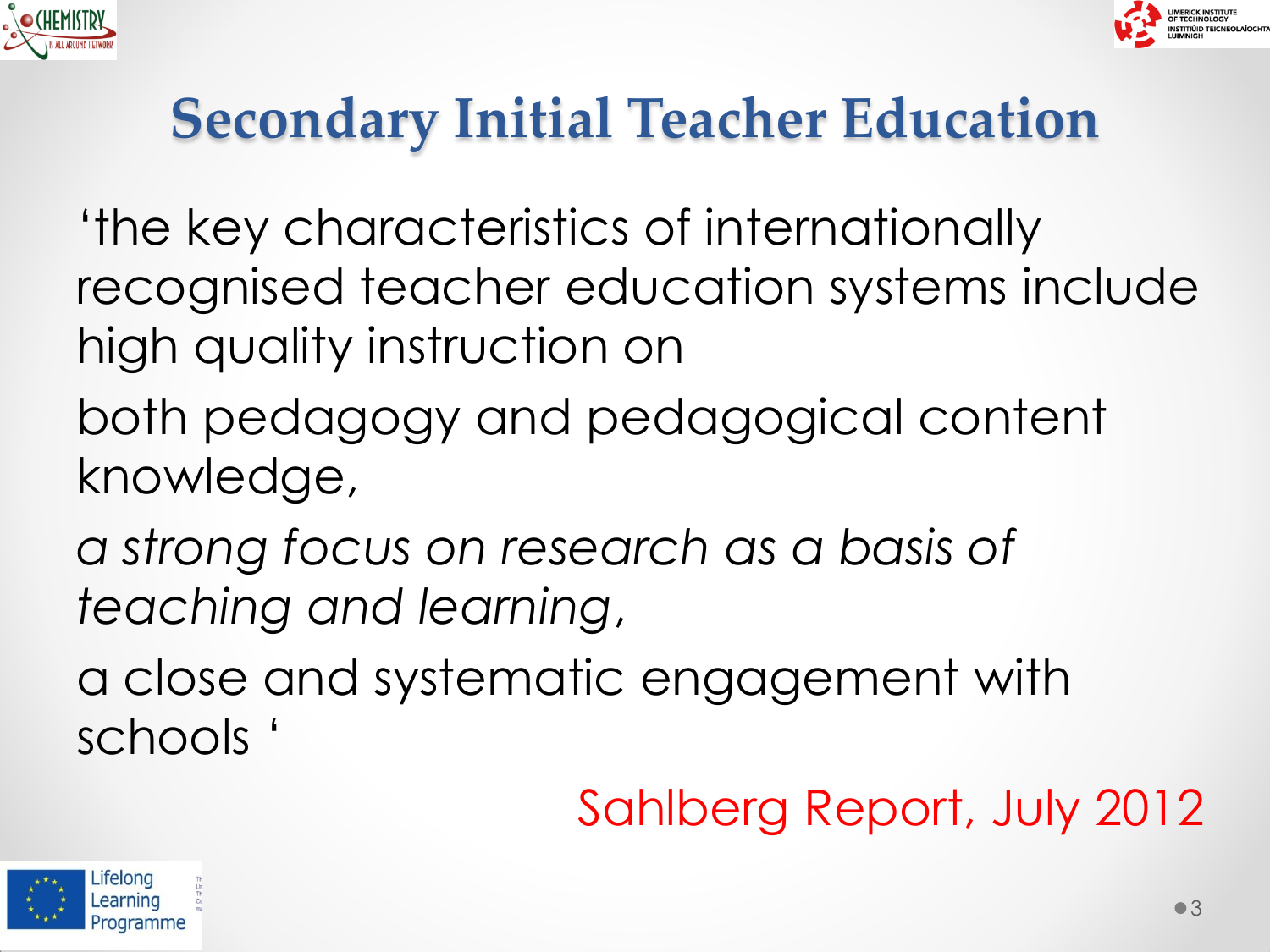



### Modes of Initial Teacher Education

## **Concurrent**

- Subject and Pedagogical Content Knowledge in tandem
- Professional studies
- Foundation studies
- School placement
- Minimum 240 ECTS credits

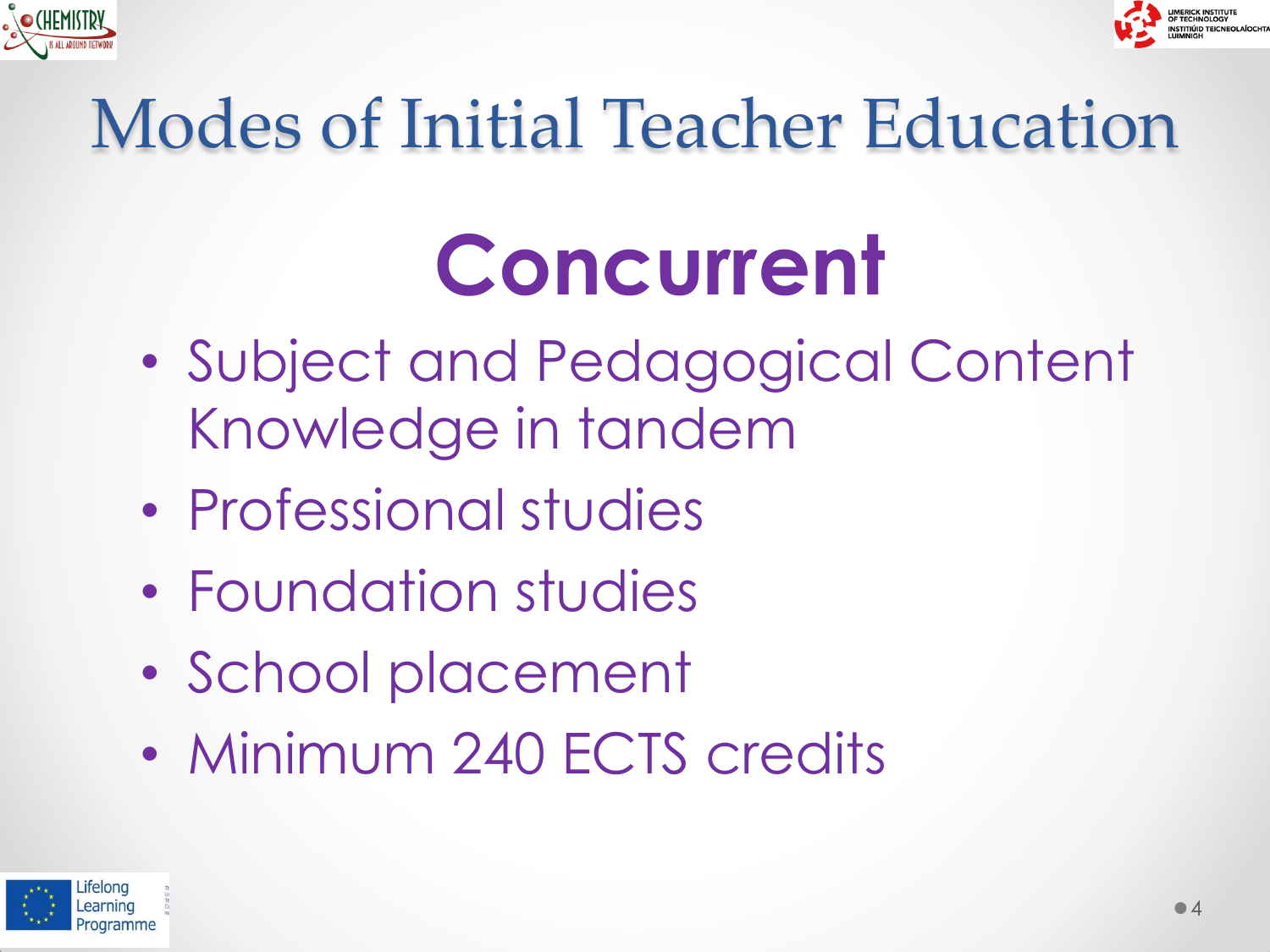



# Modes of Initial Teacher Education

# **Consecutive**

- Primary degree in Subject area of at least one approved curricular subject
- Minimum 180 ECTS credits
- Followed by Postgraduate Pedagogical Studies – minimum 60 ECTS credits

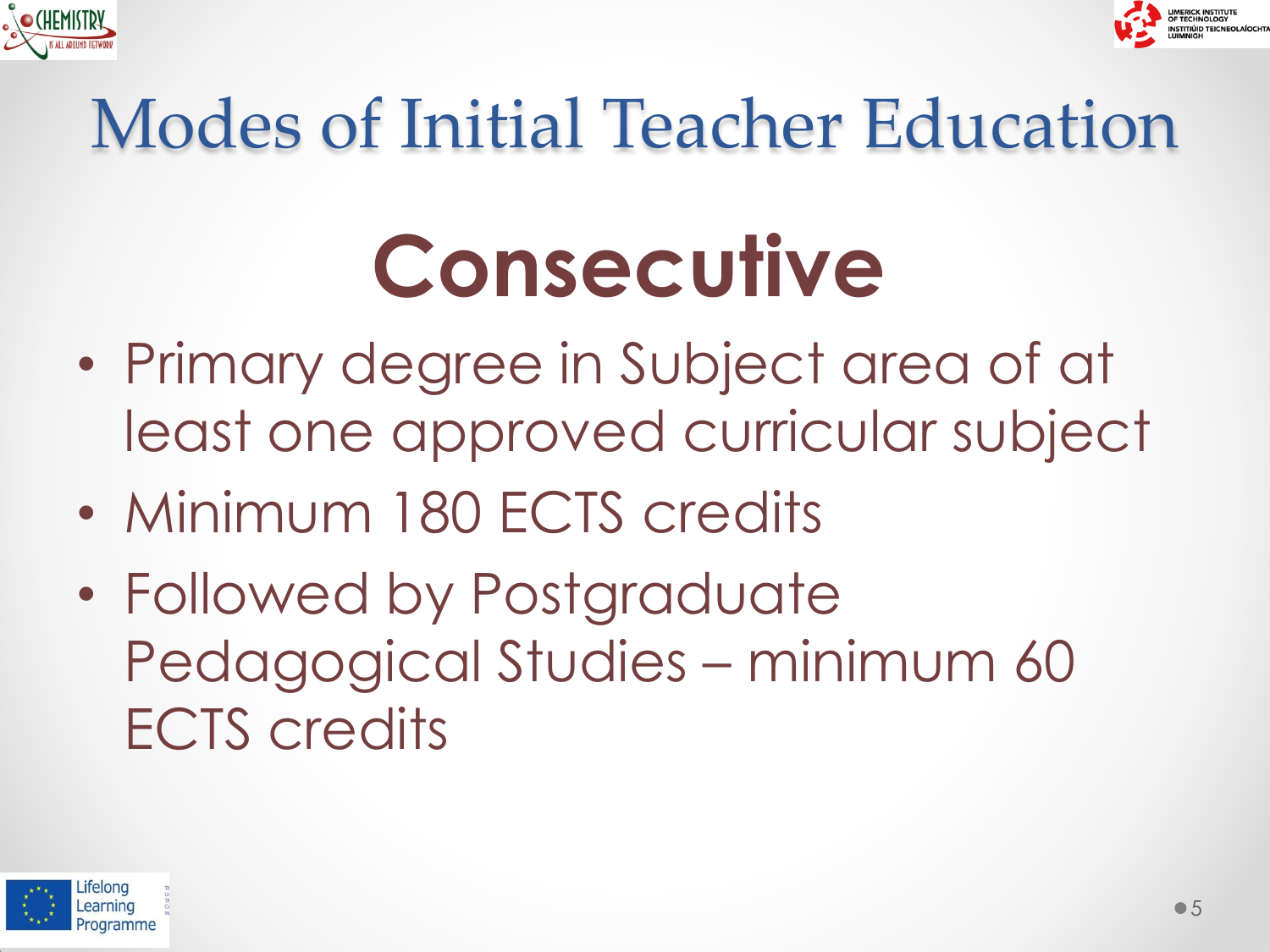



### Qualification to teach Chemistry

- Applicants must hold a degree level qualification (or equivalent), with Chemistry studied up to and including third year level (or modular equivalent);
- Qualifying degree must be equivalent to at least Level 8 and with a pass result in all examinations pertinent to the subject of Chemistry;
- The qualifying degree must carry at least 180 ECTS credits (or equivalent) with the specific study of Chemistry modules comprising at least 60 ECTS credits with not less than 15 ECTS credits (or equivalent) studied at third year level (or modular equivalent).

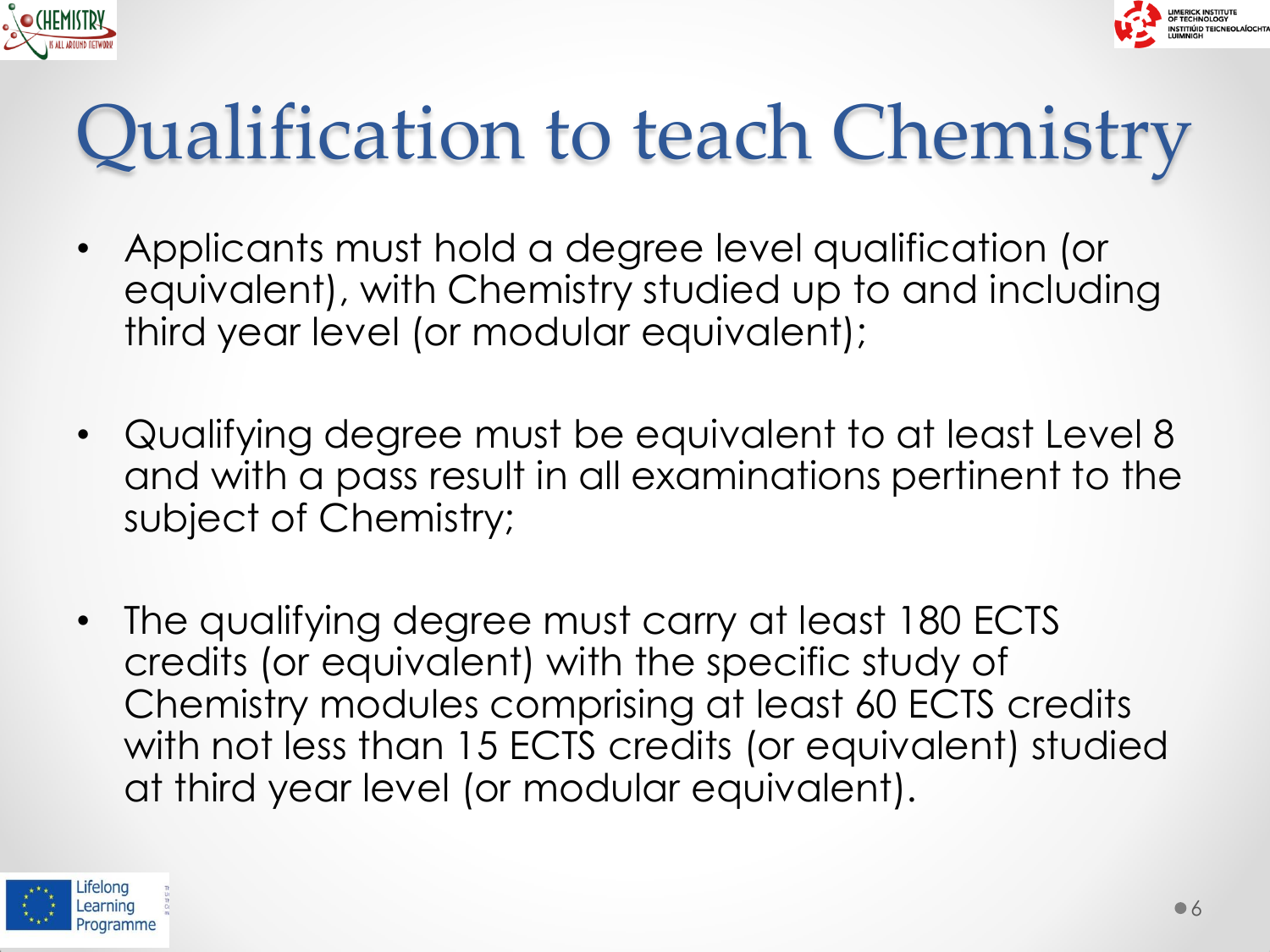



# Qualification to teach Chemistry

- The study of Chemistry during the degree must show that the holder has acquired sufficient knowledge and understanding to teach the Chemistry syllabus to the highest level in post-primary education.
- To meet this requirement the degree must include the study of all of the following: Organic Chemistry, Inorganic Chemistry, Physical Chemistry and Analytical Chemistry.
- Laboratory practical work in chemistry must have been completed throughout the degree programme

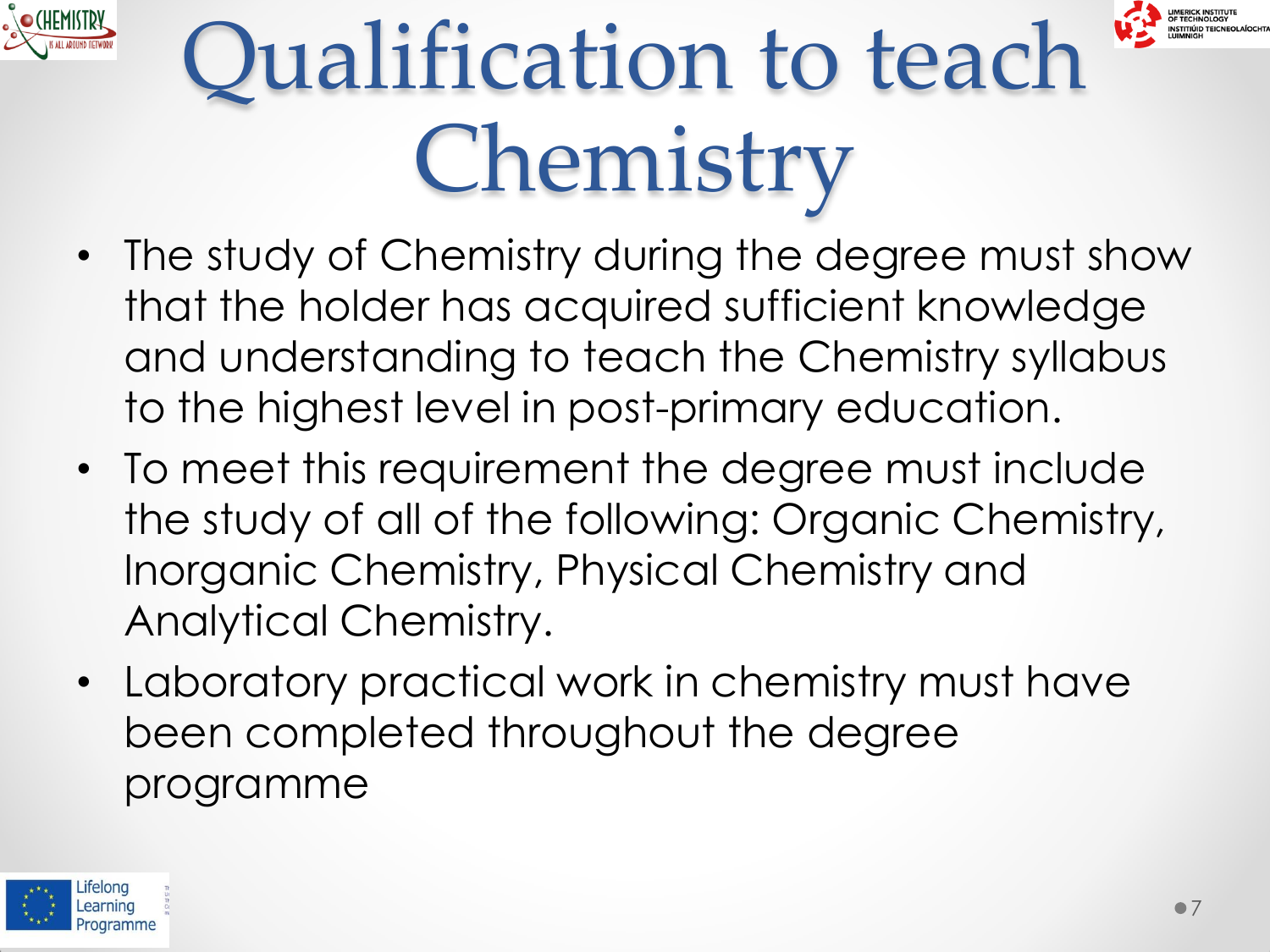



#### **Newly Qualified Teachers -** to achieve professional accreditation from the Teaching Council…..

### **PROBATION**

- 300 hours teaching
- Relevant subject areas……
- Minimum 14 students per class group
- Reach total within 3 years

#### **INDUCTION**

- Within a 3 year period
- Must attend 10 Education Centre sessions of 2 hours length

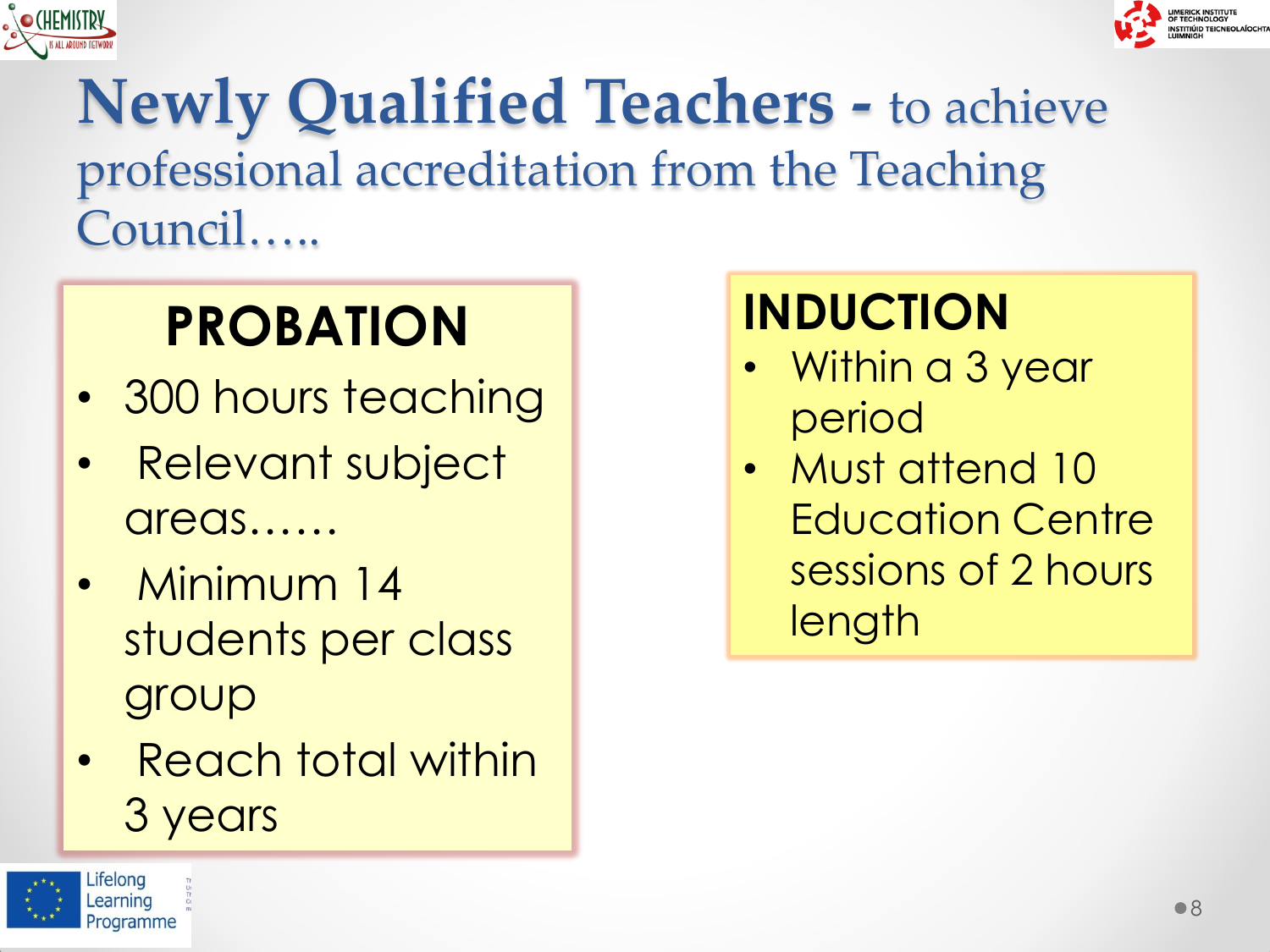

### **In-service Supports**

#### **Induction Course for Chemistry Teachers**